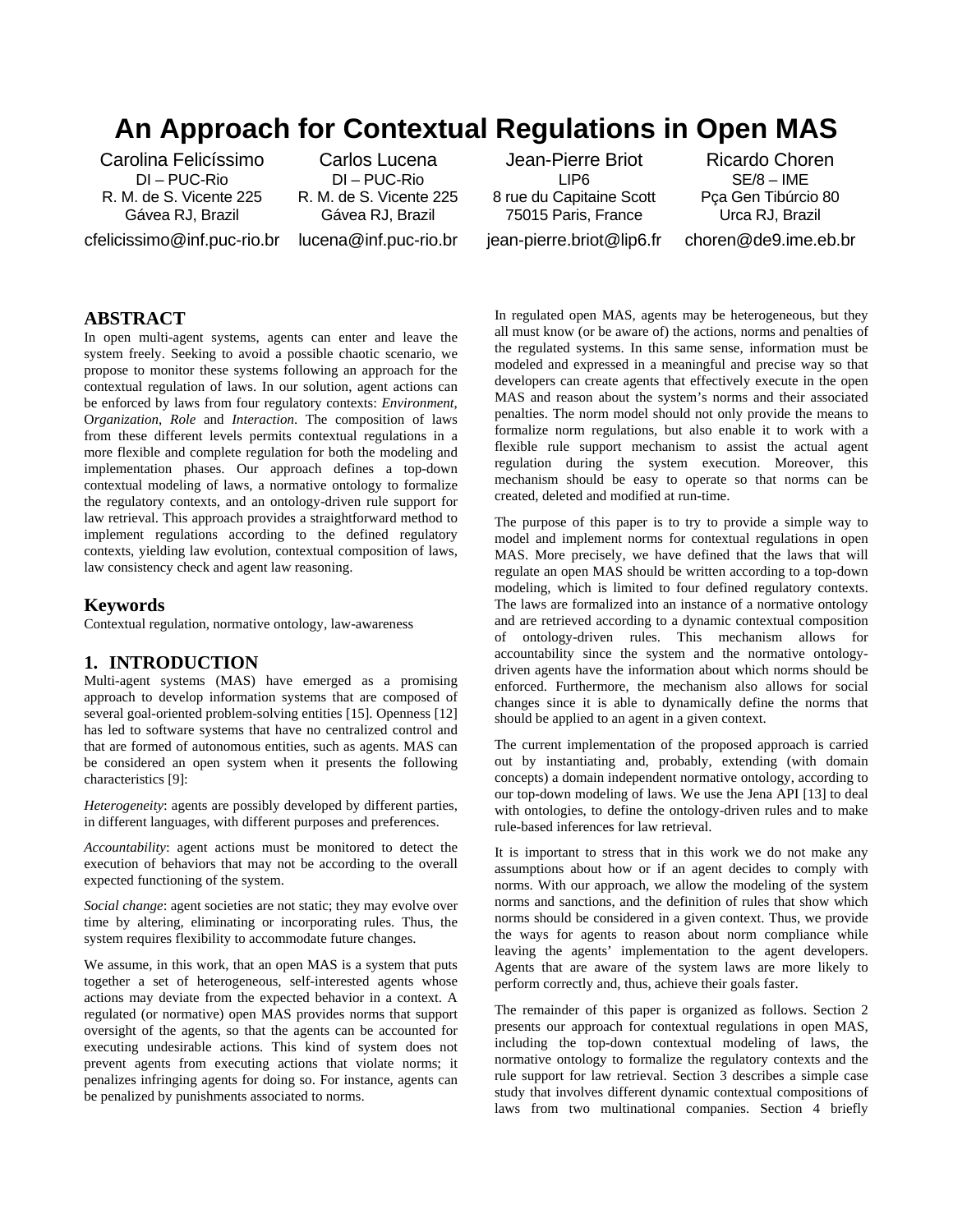discusses some related works. Finally, Section 5 offers our conclusions and outlines some future work.

# **2. CONTEXTUAL REGULATIONS IN OPEN MULTI-AGENT SYSTEMS**

A multi-agent system is constituted, mainly, by environments, organizations, agents, agent roles and agent interactions [14]. Environments [24] are discrete computational locations (similar to places in the physical world) that provide conditions for agents to inhabit it. For environments there can be refinement levels, such as a specialization relationship (e.g. country, state, city, street, etc.), but there cannot be overlaps (e.g. there cannot be two countries in the same place). Moreover, an environment can have many organizations inside it, i.e. partitions and groups of entities such as departments, communities and societies [8]. An organization defines its roles and, probably, can have suborganizations too.

An organization is composed of a group of agents playing roles inside it in order to achieve their goals. An agent can be in many organizations, but each organization must belong to just only one environment [19]. Yet, agents with the mobility characteristic can move from one environment to another or can register or leave organizations, assuming different roles and obeying or not all their defined laws.

Norms can control environments, organizations, agent roles and agent interactions by monitoring the actions performed by agents in the regulated open MAS. Norms can also define which actions are *permitted*, *obliged* and *prohibited* to be executed. A permitted norm defines that an act is allowed to be performed; an obligated norm defines that an act must be performed; and a prohibited norm defines that an act must not be performed. These three types of norms described represent the three fundamental deontic statuses of an act [1] from Deontic Logic [25]. Deontic Logic makes it possible to address the issue of explicitly and formally defining norms and dealing with the possibility of violation.

To provide norm regulations according to Deontic Logic and lawawareness by agents in open MAS, regulatory mechanisms are desired. However, these mechanisms ought to be easy, simple and flexible enough to be used and to allow law enforcement and evolution processes.

# **2.1 A Top-Down Contextual Modeling of Laws**

In order to help at structuring regulations in open MAS, we defined a top-down contextual modeling of laws, which is an evolution of the ideas presented in [5, 6, 7]. In this work, we propose four regulatory contexts of laws: *Environment Laws*, *Organization Laws*, *Role Laws* and *Interaction Laws*.

*Environment Laws* are those that are applied to all agents from the regulated environment, independent of its organizations, roles and interactions. *Organization Laws* are those that are applied to all agents from the regulated organization, independent of its roles and interactions. *Role Laws* are those that are applied to all agents playing the regulated role, independent of its interactions. *Interaction Laws* are those that are applied to all agents involved in the regulated interaction. Figure 1 illustrates the boundaries of our four defined regulatory contexts.



**Figure 1. Boundaries of our defined regulatory contexts**

In order to enable agents to process the content of the regulatory contexts, these contexts should have their semantic expressed in a meaningful way. Ontologies, i.e. conceptual models that embody shared conceptualizations of a given domain [11], can provide the desired semantic support, making the represented information of a domain easier for agents to automatically process their meanings [16].

# **2.2 A Normative Ontology to Formalize the Regulatory Contexts**

In regulated systems, agents need to be normative entities, i.e. they must be able to take into account the existence of social norms in their decisions (either to follow or to violate a norm) and to react to norm violations by other agents [2]. Normative ontologies, those that have the norm concept as a central asset, supply well-defined information for norm-aware agents to guide their behaviors.

A domain independent normative ontology was constructed to assist contextual regulations in open MAS. This ontology restricts, with norms and their associated penalties, agent actions with instances of environment, organization, role and interaction laws. The first three regulatory contexts (environment, organization and role laws) are represented in the ontology by the six following related main concepts, all at the same hierarchical level: *Environment*, *Organization*, *Role*, *Norm*, *Penalty* and *Action* (see Figure 2).

The six related domain independent concepts defined have specific data associated with them. The *Environment* concept encompasses its norms. The *Organization* concept encompasses its environment and norms. The *Role* concept encompasses the organization where it can be played in and its norms. The *Norm* concept encompasses its associated penalties and regulated actions. The *Penalty* concept encompasses the fine to be levied if its associated norm is violated. The *Action* concept encompasses the actions that must be regulated. The Norm and Penalty concepts are specialized into sub-concepts according to the permitted, obliged and prohibited statuses of an act from Deontic Logic.

Interaction laws are domain dependent and thus they are not present in the normative ontology since the latter is domain independent. Interaction laws must be implemented during the ontology instantiation and extension processes by following the representation pattern from the *Semantic Web Best Practices* document [17]. This pattern defines that the relation object itself is represented by a created concept that will link the other concepts from the relation. In our approach, interaction laws are represented by a new sub-concept of the Norm concept linking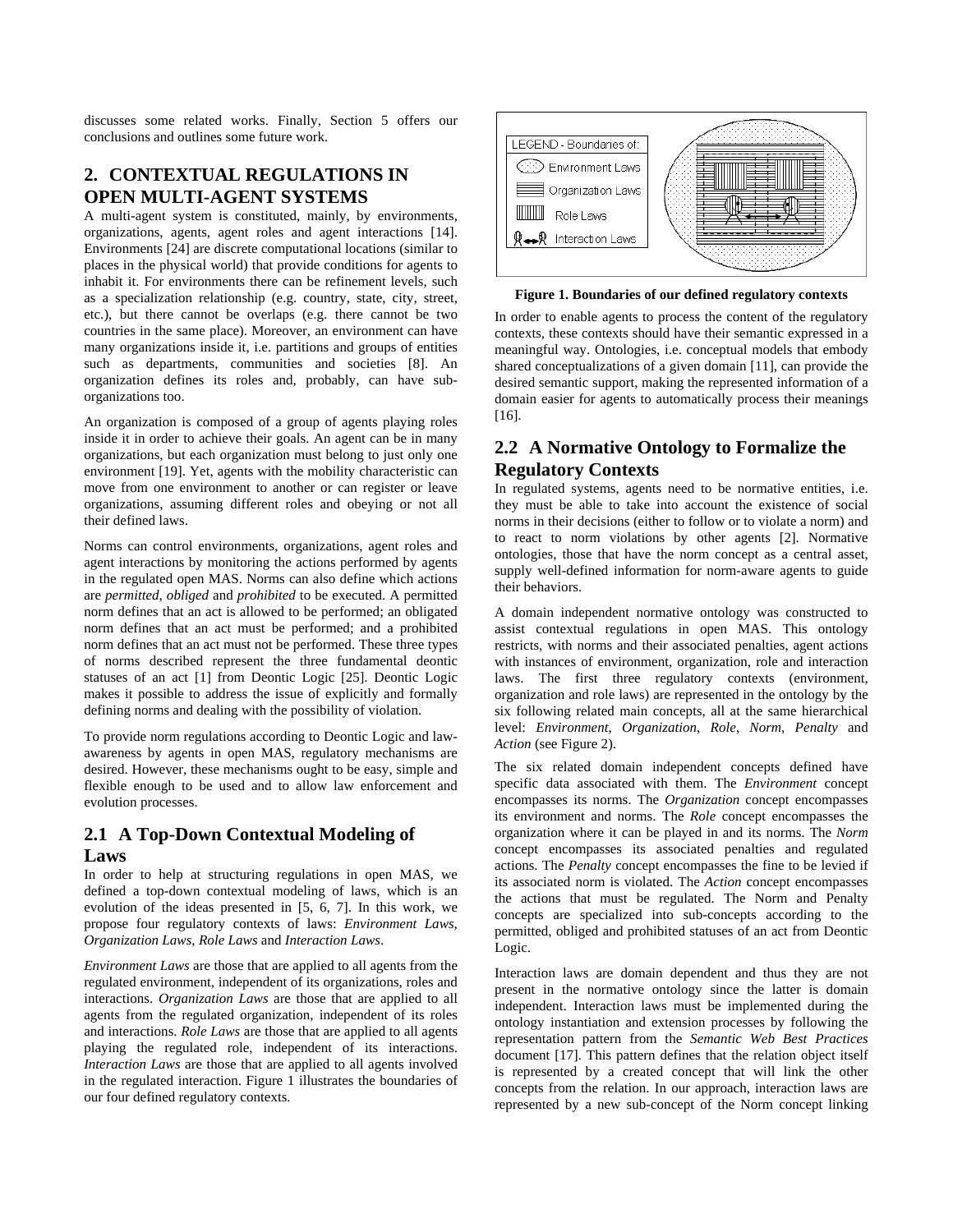Role concepts. For instance, suppose that a supplier deals with a customer and the interaction is regulated by a law describing an obligation to pay when the deal is done. The interaction law is represented by a new obligation concept, called for example "*ObligationToPay*", linking the supplier and customer roles.



**Figure 2. A domain-independent normative ontology** 

### **2.3 A Rule Support for Law Retrieval**

After classifying all the desired laws for contextual regulations according to our top-down modeling of laws and formalizing them into an instance (possibly extended) of the normative ontology, this ontology instance has to be added to the open MAS project that will be regulated. This instantiated ontology should be complemented by a set of rules, which should be responsible for composing laws from different regulatory contexts and to inform the system and its agents of which laws they are bound to at a given moment in time.

The main idea behind using a set of rules that deals with law compositions according to different regulation contexts is to free the system and the agents from code related to law retrieval. Therefore, for law retrieval, a rule inference engine automatically do both: reads the normative ontology instance (in which data is expressed) and, based on the set of rules, compose the laws according to the contextual regulations expressed there. No implementation code is needed to compose the regulatory contexts or to check out the ontology for law retrieval. This makes our solution more flexible since law management is conducted outside the implementation code. We also offer an implementation of our normative behavior to be added in agents implemented by using JADE [23].

In our approach, defined rules are *ontology-driven*, i.e. they must be created based on the ontology concepts and on these concepts' relationships. Table 1 presents possible rules for contextual compositions of laws, according to our domain independent normative ontology. Rules can be created by linking different types of concepts, e.g. rules 1, 2 and 3, or by linking concepts from the same type, e.g. rules 4 and 5. Furthermore, rules can be created linking concepts indirectly related, e.g. rule 2.

**Table 1. Rules for contextual compositions of laws** 



Rule 1 is an example of a rule linking different types of concepts (the Role and the Organization concepts). This rule expresses how a role can also be regulated through its organization norms. Since a role is played in an organization and the Role and Organization concepts are linked by the "*isPlayedIn*" relationship (see Figure 2), the role's organization instance is discovered by following this path (second line of rule 1). As the Organization and Norm concepts are linked by the "*hasNorm*" relationship (again, see Figure 2), the organization norm instances are discovered by following this path (third line of rule 1). With the organization norms, the contextual regulation is achieved by the composition of the role norms with the organization norms (fourth line of rule 1).

Rule 4 is an example of rule linking concepts from the same type (Organization concepts). This rule expresses how an organization can also be regulated through its main organization norms. Since an organization and its main organization are linked by the "*hasMainOrganization*" relationship (see Figure 2), the organization's main organization instance is discovered by following this path (second line of rule 4). As the Organization and Norm concepts are linked by the "*hasNorm*" relationship, the main organization norm instances are discovered by following this path (third line of rule 4). With the main organizations norms, the contextual regulation is achieved by the composition of the organization norms with its main organizations norms (fourth line of rule 4).

Rule 2 is an example of rule linking two concepts indirectly related (the Role and Environment concepts). This rule expresses how a role can also be regulated through its environment norms. Since a role is played in an organization and this organization belongs to an environment, the role's environment instance is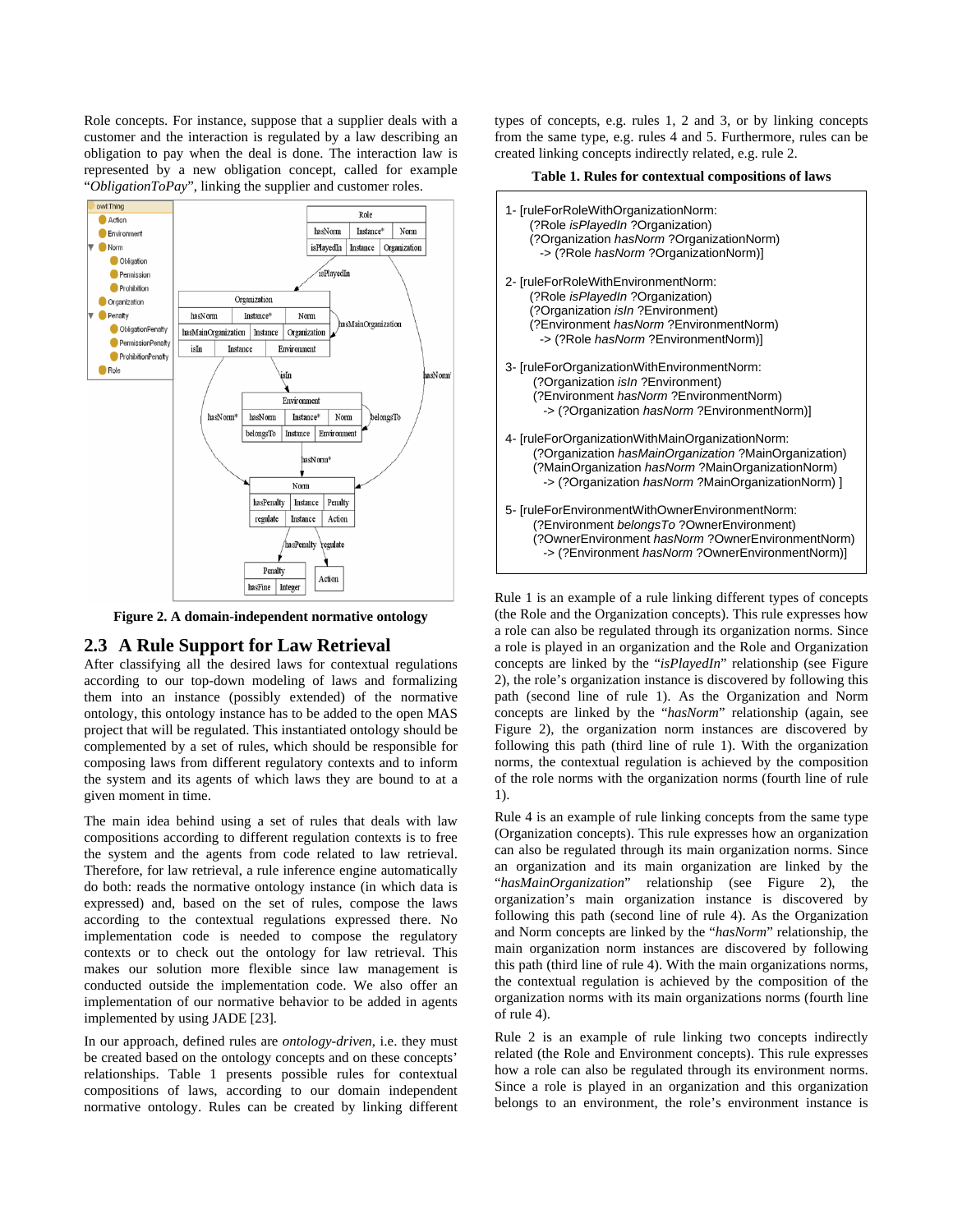discovered by following the "*isPlayedIn*" relationship from the role to its organization (second line of rule 2) and, than, following the "*isIn*" relationship from its organization to its environment (third line of rule 2). As the Environment and Norm concepts are linked by the "*hasNorm*" relationship (see Figure 2), the environment norm instances are discovered by following this path (fourth line of rule 2). With the environment norms, the contextual regulation is achieved by the composition of the role norms with its environments norms (fifth line of rule 2).

It is important to remark here that, despite the organization concept is the link from the role concept to the environment concept, when a role is regulated through its environment norms too, organization norms can or can not be composed to the norms.

Composition of laws can raise conflicts, restrict or relax regulations. All cases happen when laws address the same subject in an opposite way. Thus, the fundamental deontic statuses of an act are violated, e.g., permitted or obliged acts cannot be prohibited, obliged acts must be permitted too, etc. Conflicts are raised when opposite laws are from the same level of regulation, e.g. an act is permitted and prohibited in different environment laws. Restrictions happen when composed laws from a more abstract level are more restrictive, e.g. an organization law is more restrictive than a role law. Relaxations happen when composed laws from a more abstract level are more relaxed, e.g. an organization law is more relaxed than a role law. Some strategies can be adopted by the regulated system in order to resolve conflicts or to avoid restrictions or relaxations, i.e. to support enforcement consistency. Enhancing conflicting laws with priorities is an example of strategy.

## **3. CASE STUDY**

As an example scenario for our case study, we assume that Dellie and Hpie represent two multinational companies from the real world. Based on corporate Web sites, we created laws for Dellie and Hpie specifically to present our case study. The laws were classified according to our regulatory contexts: *Environment*, *Organization*, *Role* and *Interaction*.

To simplify the presentation, our system's world consists of eight environments (World, North America, South America, Canada, United States of America, Argentina, Brazil and Chile); two main organizations (Dellie and Hpie); four organizations (Hpie Canada, Hpie Argentina, Dellie Brazil and Dellie Chile); and five roles (supplier, manufacturer, distributor, retailer and customer). Figure 3 illustrates the world designed to present our case study.



**Figure 3. Our defined world** 

The laws we created were classified according to the four proposed regulatory contexts.

#### **1. Examples of Environment Laws:**

**1.1.** In the world, every organization has to honor its responsibilities (pay salary to all of its employees, etc.)

**1.2.** In North America, every organization has to prolong its product life span.

**1.3.** In the United States of America, everybody has to conserve energy consumption.

**1.4.** In South America, everybody has to minimize the stress on the environment while alive.

**1.5.** In Brazil, every organization has to reduce or eliminate materials for disposal.

#### **2. Examples of Organization Laws:**

**2.1.** In the world, every Hpie organization, independent of all of its other roles, has to follow the *direct sales to customer* model, i.e., sales of the organization's products can just be made between: suppliers and manufacturers, or manufacturers and distributors, or distributors and retailers, or retailers and customers.

**2.2.** In Dellie Chile, independent of all of its other roles, the sales of the organization's products can just be made between: suppliers and manufacturers, or manufacturers and customers.

**2.3.** In Dellie Brazil, independent of all other its roles, just suppliers and manufacturers are permitted to sell the organization's products to customers.

#### **3. Examples of Role Laws:**

**3.1.** In Dellie, independent of all others roles that customers deal with, only complete orders can be shipped.

**3.2.** In Hpie Canada, independent of all others roles that suppliers deal with, orders are always shipped on their due dates.

**3.3.** In Hpie Argentina, independent of all others roles that customers deal with, a down payment of 10% on orders must be paid.

**3.4.** Customers must pay for every shipped order.

#### **4. Examples of Interaction Laws:**

**4.1.** Suppliers must answer all manufacturers' RFQs (Request for Quotes).

**4.2.** Manufacturers can only send five RFQs/day to each supplier for each of their products offered.

**4.3.** In Dellie Brazil, a manufacturer cannot sell to another manufacturer.

We classified the presented laws according to the definitions of the regulatory contexts given in Section 2.1, but it is known that the boundary between each context, sometimes, is unclear. For these cases, the classifications can be discussed.

An example of discussion can be given with the classification of rule 3.1. This rule was classified as a Role Law instead of an Organization Law, because it is a law for the customer role. This law is independent of all other organization roles, e.g. suppliers still can ship incomplete orders to manufacturers. If the law states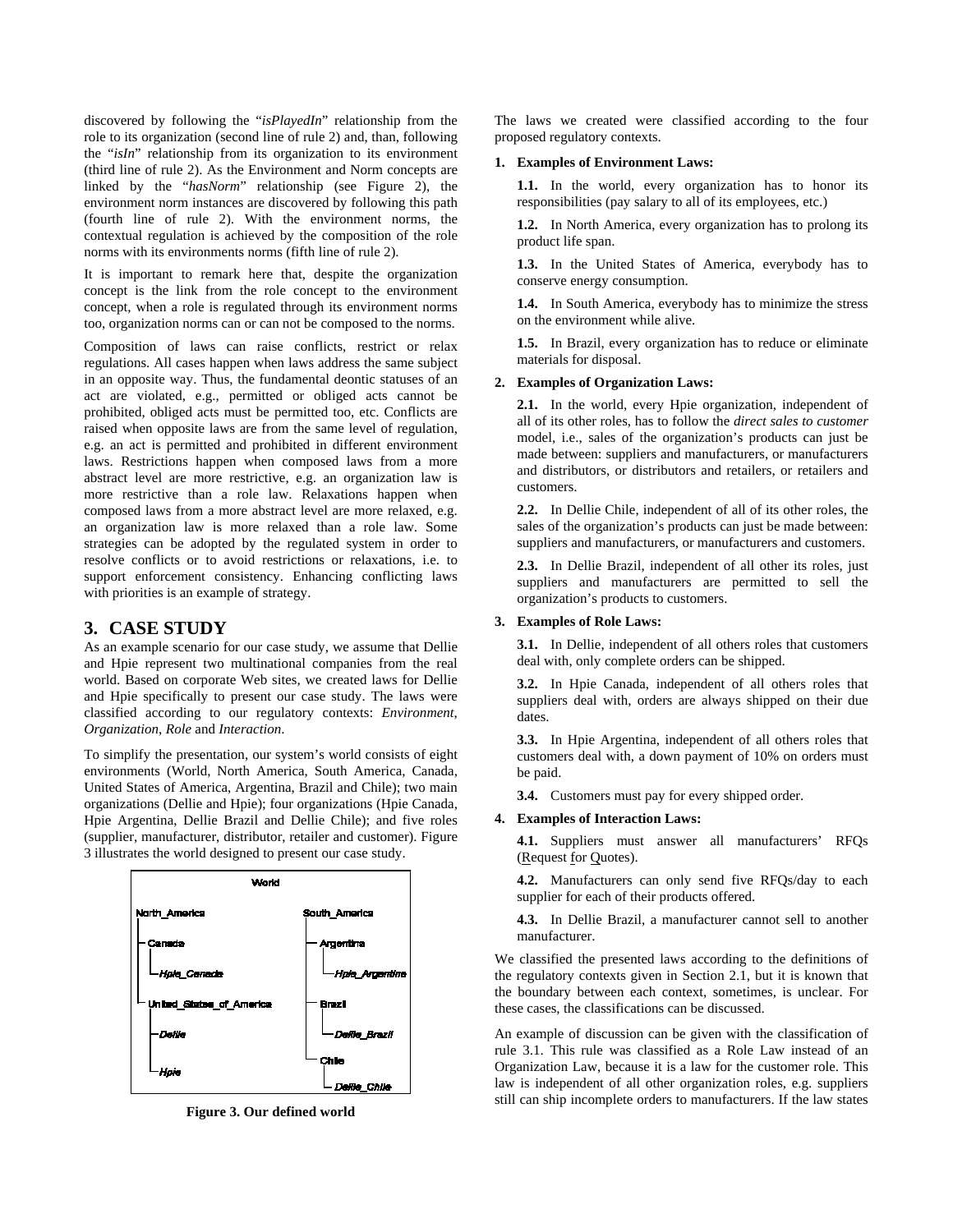that in the organization only complete orders can be shipped (without any distinction of roles), then the law should be classified as an Organization Law, because it will influence all organization roles.

Another example of discussion is the classification of rule 4.3. This rule was classified as an Interaction Law also instead of an Organization Law, because it is a law for the interaction between manufacturers in Dellie Brazil. This law is independent of all other organization roles, e.g. suppliers still can buy from one Dellie Brazil manufacturer and sell to another, characterizing an indirect sale between the manufacturers.

### **3.1 Ontology Extension**

The normative ontology can be extended for specific domains in order to formalize domain related concepts and to represent interaction laws. In this case study, because the supplier, manufacturer, distributor, retailer and customer roles have distinct goals and, consequently, execute specific plans and actions to achieve them, they were formalized extending the Role concept from the normative ontology.

Interaction laws 4.1, 4.2 and 4.3 also extend the normative ontology by following the representation pattern presented in Section 2.2, i.e. the relation object itself is created as a Norm subconcept and it links Role sub-concepts. For instance, law 4.1 (illustrated in Figure 4) is represented by the new Norm subconcept called "*ObligationToAnswerAllRFQs*" linking the "*Supplier*" and "*Manufacturer*" Role sub-concepts.



**Figure 4. An example of an interaction law's representation** 

### **3.2 Ontology Instantiation**

The normative ontology has to be instantiated for contextual regulations in open MAS. This ontology should have data assigned to, based on the top-down modeling of laws. More precisely, to represent all the described laws in the ontology instance, we must create: all environments from any law as instances of the Environment concept; all organizations from any law as instances of the Organization concept; all roles from any law as instances of the Role concept; all interactions from any law as instances of new Norm and Role sub-concepts; all actions, norms and penalties as instances of their associated concepts.

For example, Figure 5 illustrates the instances (connected to their associated concepts by links labeled as  $io$  – instance  $of$ ) created for the interaction law 4.1. This law is represented by the

"*ObligationToAnswerAllRFQsInHpie*" norm instance linking the role instances "*AHpieSupplier*" and "*AHpieManufacturer*".



**Figure 5. An example of an interaction law's instance** 

Another example of an ontology instantiation is illustrated in Figure 6. The role law 3.2 is represented by the "*AHpieCanadaSupplier*" role instance, which in turn is regulated by the "*ObligationToShipOrdersInTheirDueDates*" norm instance. The role is played in the "*Hpie\_Canada*" organization instance. The norm regulates the "*ShipOrders*" action instance and has the "*ObligationPenaltyToShipOrdersInTheirDueDates*" penalty instance.



**Figure 6. An example of a role law's instance** 

#### **3.3 Implementation**

Our case study was implemented inside the Eclipse platform [4], using the Java programming language [10] and the Jena API [13]. The latter is a programmatic environment for OWL [16] and a rule-based engine. The Protégé Editor [22] was used to extend and instantiate the normative ontology. The agents from our case study were implemented using JADE [23], in which the normative behavior for contextual regulations from our approach was also implemented.

Our implementation can be summarized in: classifying the desired laws according to our top-down contextual modeling, instantiating and extending the normative ontology and, finally, adding in agents both a Location attribute (agents' locations reflect their contexts) and the normative behavior from our approach.

In Figure 7 is illustrated part of our agent code. Our agent extends the Jade agent and has both an attribute for its location and two added behaviors. The migratory behavior is just to make agents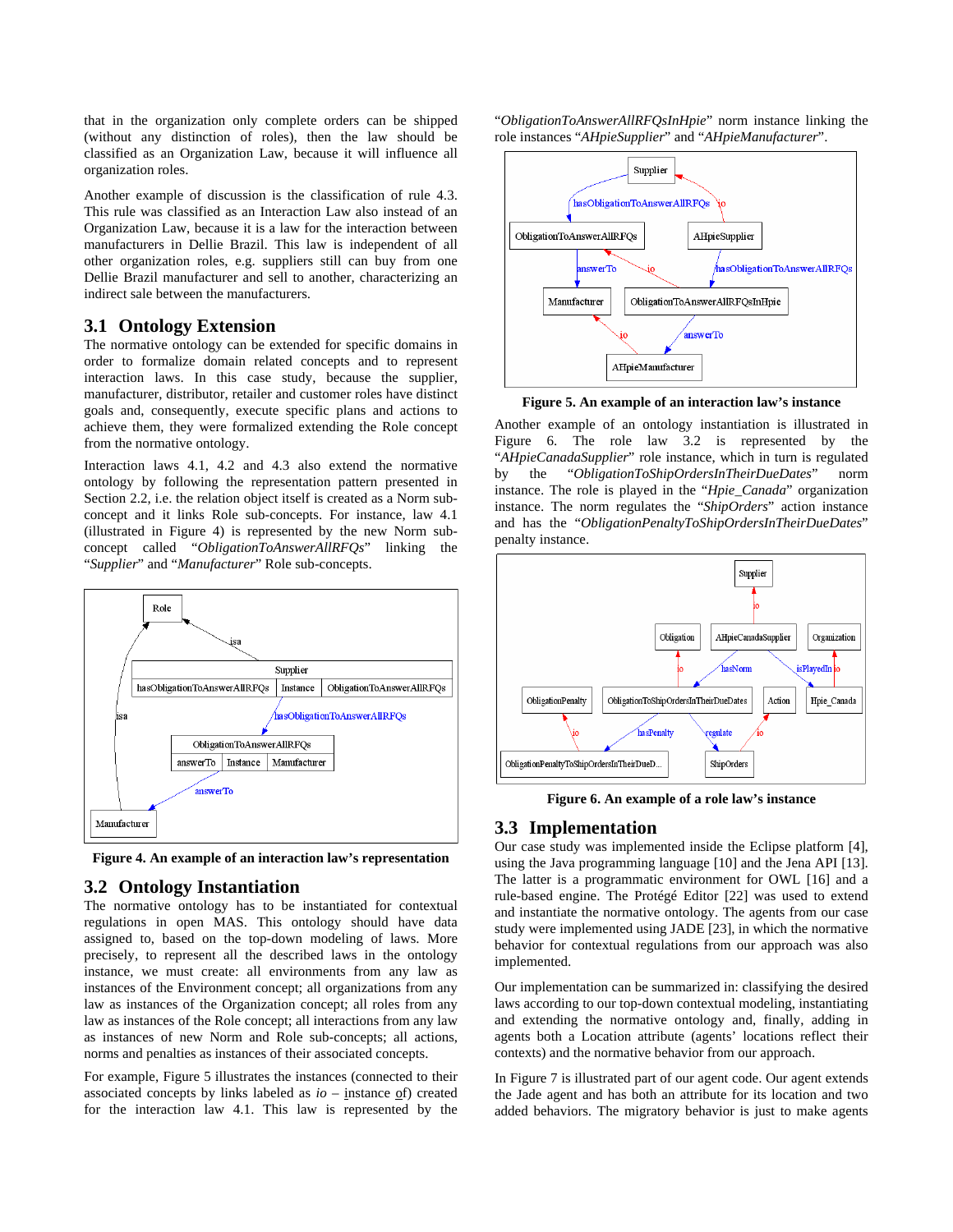move randomly from one location to another. The normative behavior adapts the agent to the current system contextual regulation of laws.



**Figure 7. Part of our implemented agent code** 

The environments, main organizations and organizations from our World are represented by Jade containers (see some environments in Figure 8) and offer possible locations for agents with the migratory behavior (mobile agents) to go. Once an agent migrates, its location attribute is updated. The normative behavior always checks this attribute in order to get the current agent location. For agents, the normative behavior informs the current contextual regulations of the system. For the system, the normative behavior supports the enforcement task.



**Figure 8. Part of our world implemented in Jade** 

Our normative behavior is based on ontology-driven rules for law retrieval. We implemented this behavior in Java and wrote the rules by using the Jena rule based engine syntax [13]. The written rules were presented in Table 1 from this work.

Activations and deactivations of rules define which sets of contextual laws are regulating agent actions at the run-time. Rules can be activated and deactivated, manually, also at run-time, in order to change the system current contextual regulations. To activate rules, it is necessary to remove the rules' comment marks; to deactivate rules, it is necessary to insert the rules' comment marks, both in the set of rules.

A scenario with different possibilities of contextual composition of laws is illustrated in Figure 9. Dellie Brazil will be our focus in the explanation of how regulatory contextual compositions influences law retrieval. Dellie Brazil is located in Brazil. Brazil is located in South America, which in turn is located in the World. Dellie Brazil has Dellie as its main Organization. Dellie is located in United States of America. United States of America is located in North America, which in turn is located in the World. All Organizations and Environments are linked in our normative ontology. The "*hasMainOrganization*" relationship is the one that links an Organization with its main Organization; the "*isIn*" relationship is the one that links an Organization with its Environment; the "*belongsTo*" relationship is the one that links two hierarchical Environments.



**Figure 9. Possibilities for contextual composition of laws** 

Dellie Brazil is regulated, by default, by laws 2.3 and 4.3. However, the World law 1.1 can be composed to regulate Dellie Brazil too. To do that, for example, rules 3 and 5 from Table 1 have to manually be activated. Doing that, norms from Brazil and South America will also be composed to the Dellie Brazil norms because they are one of the links from Dellie Brazil to the World. If this is not desired (for instance, just the World norms are wanted for the contextual composition of laws), a specific rule can be written as follows (see Figure 10):



**Figure 10. An organization regulated with also World norms** 

Dellie Brazil can also be regulated by norms from Dellie (activating rule 4), United States of America, North America and/or World (activating rules 3 and 5).

Composition of laws can relax or restrict contextual regulations. In our example, composing Dellie Brazil with all laws from Brazil, South America, Dellie, United States of America, North America and World constrained the regulation in different contexts. For example, the composition with the Dellie law 3.1 limited Dellie Brazil suppliers and manufacturers to ship only complete orders.

Another scenario for contextual regulations of laws can be given by composing the organization law 2.1 with the role law 3.2. The result is that in Hpie Canada suppliers can only ship manufactures' orders on their due dates and cannot sell to others Hpie roles.

Our approach of identifying, classifying and implementing laws according to regulatory contexts is extremely important to manage regulated dynamic systems. In the lifecycle of this kind of systems, new laws are included and existing ones are modified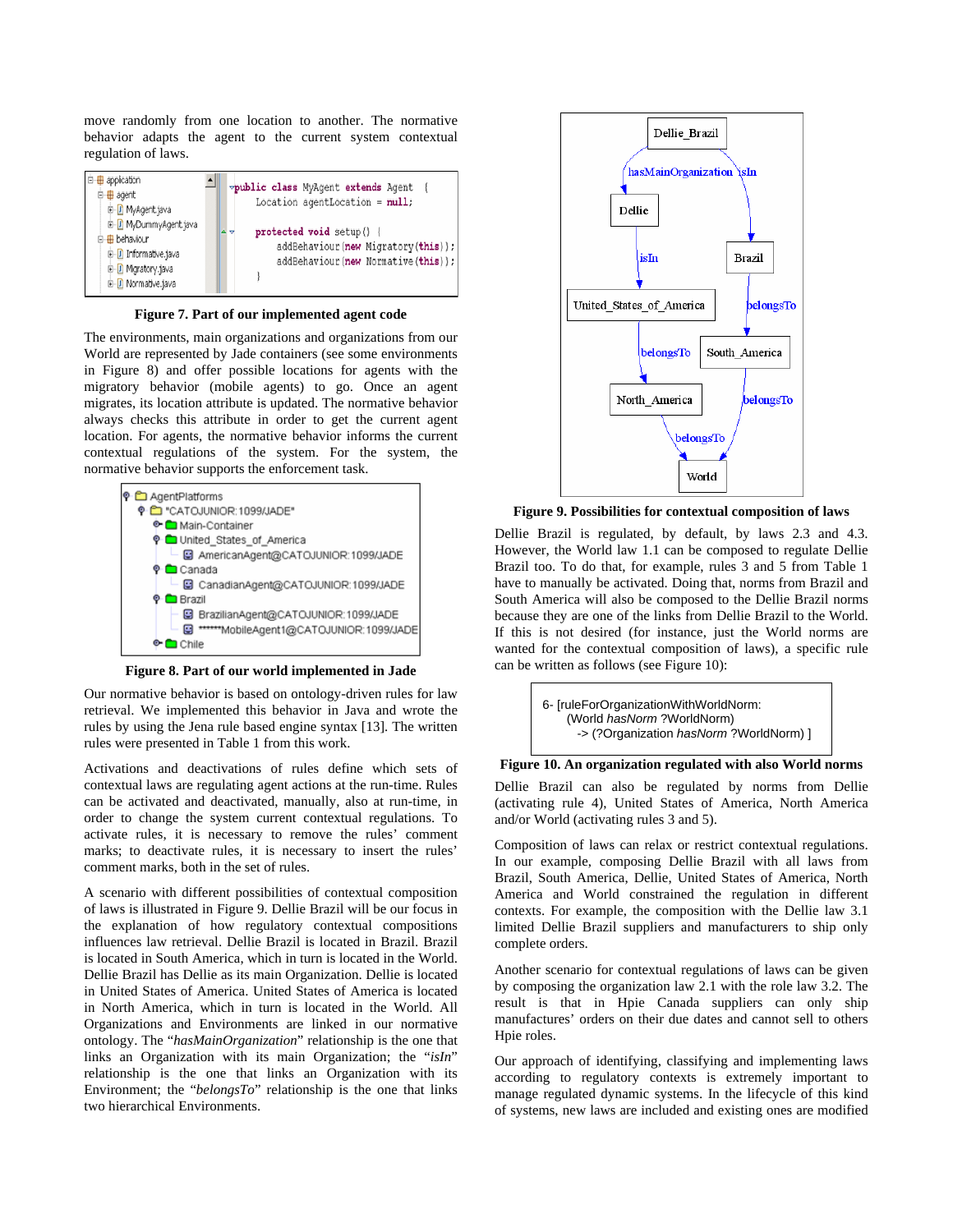to support new practices and new regulations. Consequently, it is important to have a flexible design that can incorporate these changes easily. For instance, in order to make a negotiation process easy, interaction and role laws can evolve to be more flexible, whereas environment and organizations laws do not need to evolve too.

### **4. RELATED WORK**

Our approach for contextual regulations in open MAS is compared with XMLaw [18]. XMLaw encompasses a declarative language and a software implementation. The language supports a conceptual model for developing laws in open MAS. This model is composed of static and dynamic definitions. The implementation is to allow the enforcement of laws through the interception of agents' interaction. In XMLaw, regulations take place at the level of interaction laws by managing agents' interactions in order to achieve higher degrees of predictability.

Comparing our work with XMLaw, three main differences can be assessed. The first one addresses the defined regulatory contexts. In XMLaw, just interaction laws are defined and regulations are based only on this level. In our work, interaction laws can be also composed with environment, organization and role laws for a more complete regulation. The second main difference between the works is how the enforcement is carried out when agents do not act according to the defined laws. In XMLaw, enforcement is carried out *a priori*, i.e. it intercepts messages and checks them to avoid law violations. In our work, enforcement is carried out *a posteriori*, i.e. laws are checked and if there was a law violation, its associated penalty (punishment) is assigned to the infringing agent. Thus in our approach, the privacy of messages exchanged between agents is maintained and the overload consequence of the interception process of all changed messages does not exist. Finally, the third main difference is that in our work the regulated system is simulated, i.e. all the regulated parts have to be known a priori, whereas in XMLaw, as it enforces law only in the interaction level, this is not necessary.

Furthermore, our work was compared to OMNI [3]. OMNI (Orgazitional Model for Normative Institutions) is a framework for modeling agent organizations composed of three dimensions: *Normative*, *Organizational* and *Ontological*. OMNI contains the three levels of abstractions with increasing implementation detail: the *Abstract Level*, which has the statutes of the organization to be modeled, the definitions of terms that are generic for any organization and the ontology of the model itself; the *Concrete Level*, which refines the meanings defined in the previous level, in terms of norms and rules, roles, landmarks and concrete ontological concepts; and, finally, the *Implementation Level*, which has the Normative and Organizational dimensions implemented in a given multi-agent architecture with the mechanisms for role enactment and for norm enforcement.

Comparing our work with OMNI, both define a meta-ontology with a taxonomy for regulations in open MAS and use norms to recommend right and wrong behavior. The use of norms can inspire trust in the regulated MAS. One difference is that, in OMNI, enforcement is carried out by any internal agents from the system, while in our work it can be carried out by agents or not. A second difference, and the most important, is that in OMNI the idea of regulatory contexts is not explicit, especially for the environment and role law contexts. Our approach is based on the

environment, organization, role and interaction regulatory contexts to simplify the enforcement and evolution processes. For instance, the social structure of an organization in OMNI describes, in the same level of abstraction, norms for roles and groups of roles. Group of roles is used to specify norms that hold for all roles in the group. We use the organization regulatory context to specify organization (or sub-organizations) norms that hold for all roles from an organization and use the role regulatory context to specify role norms, both regulatory contexts from different levels of abstractions.

# **5. CONCLUSION**

We presented in this work an approach that is able to: implement regulations according to defined regulatory contexts; manage law evolutions; retrieve laws, use dynamic contextual composition; automatically check the consistency of pre-defined laws; and support *black-boxes* agents to reason about laws.

Contexts provide a modular strategy to implement laws according to different regulatory levels. This modular strategy permits flexibility for a dynamic composition of laws from the same or different contexts; these are independently related.

Our approach provides a simple way to manage law evolutions in two different cases. The first case is when laws need to be added, updated or deleted to the regulated system. For this case, simply updating both the modeling and ontology makes the evolution and, then, they are sanctioned in the system without the need to stop it. This happens because laws are written in the ontology, and the system and its agents check it at run-time. The second case for law evolution is when the contextual composition of laws needs to be modified. For this case, the evolution is made by simply updating the set of rules according to the new contextual regulations. Once this set is updated, the evolution is realized, because the system and the agents are checking the set of rules whenever they retrieve every law.

Our solution encompasses a top-down contextual modeling of laws, a normative ontology to formalize the regulatory contexts and an ontology-driven rule support for law retrieval. This solution provides better data retrieval because it is based on a set of rules plus a rule inference engine instead of based on various locations inside the implemented codes. The set of rules specifies, according to the top-down contextual modeling, the way the ontology should be searched to obtain its data (the instantiated laws). As this set can be changed, at run-time, according to the normative ontology and new desired contextual regulations, it allows a dynamic contextual composition of laws to retrieve data.

The rules and the rule inference engine also allow an automatic consistency check for pre-defined laws. For this, as an example, during the enforcement consistency check, rules have to address points where conflicts can occur (e.g. by the composition of laws) and offer a solution to resolve them. An example of resolution is given by enhancing rules with priorities.

Finally, agent reasoning about laws is supported by our normative ontology that offers a well-defined enforcement model for ontology-driven agents. Furthermore, these agents can also be treated as *black-boxes* entities when they assume a normative behavior. In this case, no extra implementation inside the agents' code is necessary to awaken them about the system's contextual regulations.